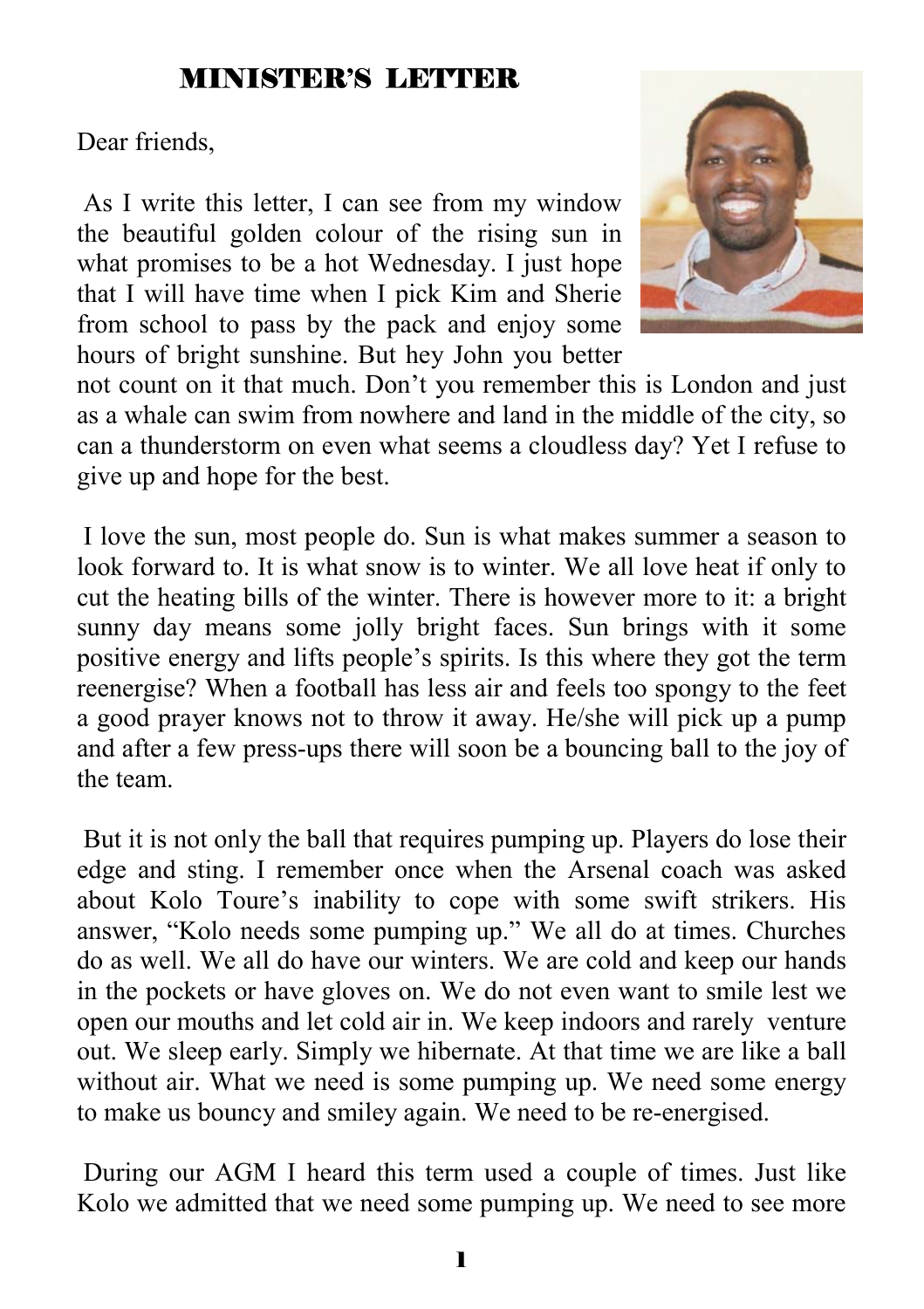energy in how we do things in the church. It was not encouraging that there were only 23 of us in that meeting whereas I counted we had more than 60 adults attending church that particular morning. Perhaps even here we need a new way of making sure that people do stay for meetings. We did receive a report from the treasurer then revealing that our giving needs to be re-energised as well. I wonder which other areas of our church life need some pumping up.

 I think of our worship theme the other Sunday, on the farmer who went out to sow. Of course there the first two lot of seeds one on the road and the second on the rocks all of which had very low survival rate. It is the third lot that interests me here. This seed did fall on some good soil. They did actually grow. Unfortunately they were among thorns and weed which squeezed the life out of them. I really feel for these seeds because unlike the first ones something should have been done to give them back their energy. If only someone had been found to remove the weeds and thorns, they would have had sun again and regain lost ground.

 A tire or a ball loses air or energy if there is a puncture. This puncture happens when the tire or the ball is exposed to areas with sharp or thorny stuff. If detected and sealed that ball can become the bouncy ball again. There are so many thorns out there that erode our energy away. Unpleasant situations come in our lives and leave us very depleted. Thank God that he is the master of 'bounce-back-ability'. Remember Peter? He had just denied Jesus, went back to the nets and settled back to a known profession. To him Jesus was no more and there was no need whatsoever to dwell on the bygones. What happens when Jesus comes back to life? He calls Peter and breathes on him plus the other disciples. Simply Jesus restores back their energy. He makes him bounce back.

 Yet this was just but a beginning. Soon afterwards, he pours his holy spirit lavishly upon a previously wavering group and check Peter now. He rises and proclaims Jesus with such power that 3,000 other people join them. It is here that a church was born. From a dispirited, energy less, spongy group rises a powerful early church that was willing to bear all the persecution that was thrown at it. We really can do that as a church or an individual. We can bounce back regain our energy and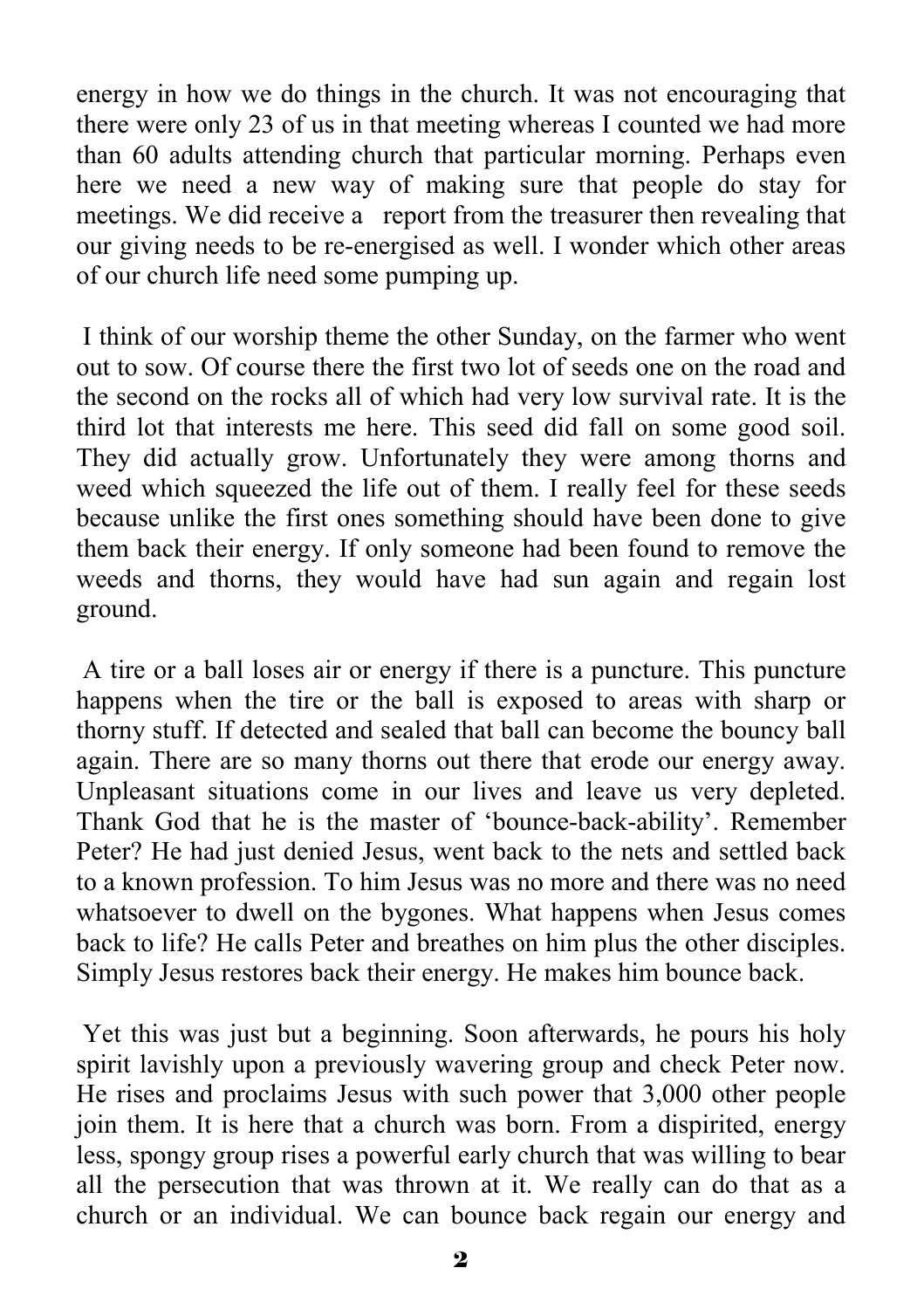make a difference where we are.

 Even as we work on it as a church I invite each one of us to examine the areas in our lives where we feel lack of energy. Let us invite God to breathe on us, to pump us up for his mission. Let us check where weeds are growing so that we can weed it out so we can regain our strength and be used by God as he wills. We must all decide to say bye to the winter and welcome the shining sun.

May the Lord reveal to us how to do that



#### CONGRATULATIONS

 $- < 0 > -$ 

Congratulations to Jack Pallister on his performance as Colin (not to mention as a colonial gent and a train passenger) in the London Children's Ballet production of The Secret Garden at the Peacock Theatre recently. It was a most impressive and enjoyable production and Jack shone in his role. What a talented lad he is.

How nice it was to see him being supported by his brother Alex and sister Phoebe (as well as his parents, of course). Well done, also on being selected to attend the Elmhurst School for Dance in Birmingham. We will miss you but wish you well.



Faith, like light, should always be simple, and unbending; while love, like warmth, should beam forth on every side, and bend to every necessity of our brethren. Martin Luther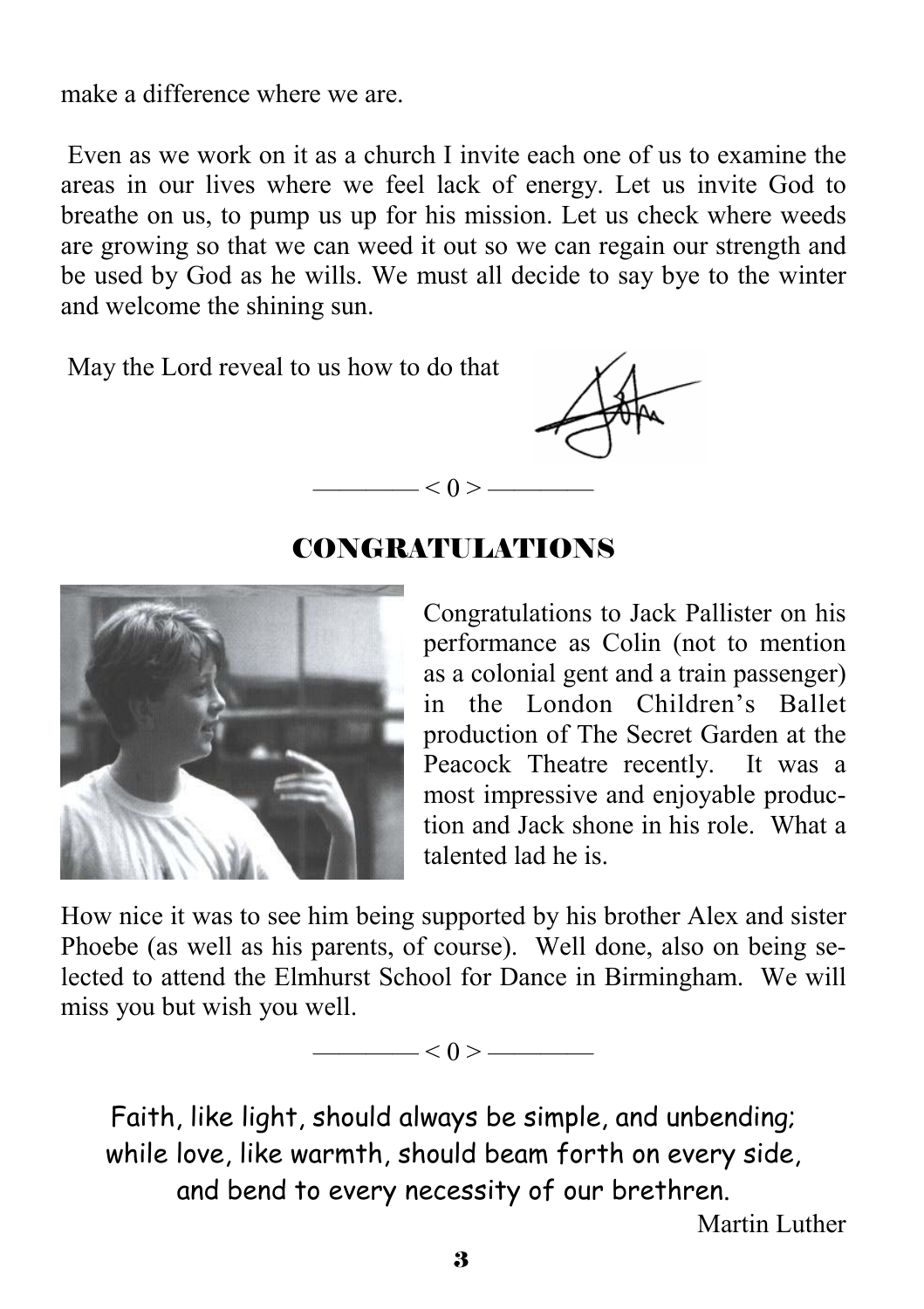#### THOUGHT OF THE MONTH JUNE 2007

It is almost a year now since I started going round to the surgery each week to have ulcers on my legs dressed. There is a team of four nurses who look after me with kindness, friendliness and compassion. I don't enjoy what they do to me, but I have come to look forward to me weekly visits to them. How fortunate I am!



Indeed, how fortunate we all are. So often we hear complaints about our National Health Service but how often do we stop and think how fortunate we are to have a health service to complain about. We can complain unthinkingly about anything.

I heard talk not so long ago about health care in Nigeria. In one region of that country they have a visit from ONE doctor ONCE A QUARTER. Would you like to be living somewhere like that ? Gwen Wildman from our church has gone out to Kenya for several months, offering her nursing ability. I'm sure that to those people she is worth her weight in gold (not that they have any gold, but you know what I mean!)

We are all guilty of taking so many things for granted. We grumble about public transport, for example, but we can move form one place to another freely and with ease. We go on holidays abroad and think nothing of it. The reality is that we are among the richest people in the world. Nobody reading this is likely to be wondering where their next meal will be coming from, yet that will be a real worry for millions of people.

In may we had Christian Aid Week. Some people complain when they are asked to give to those in need. "We're always being asked to give!" For all that we have been blessed with we should thank God and be ready and willing to give what we can, not just of our money, but of our time and talents as well.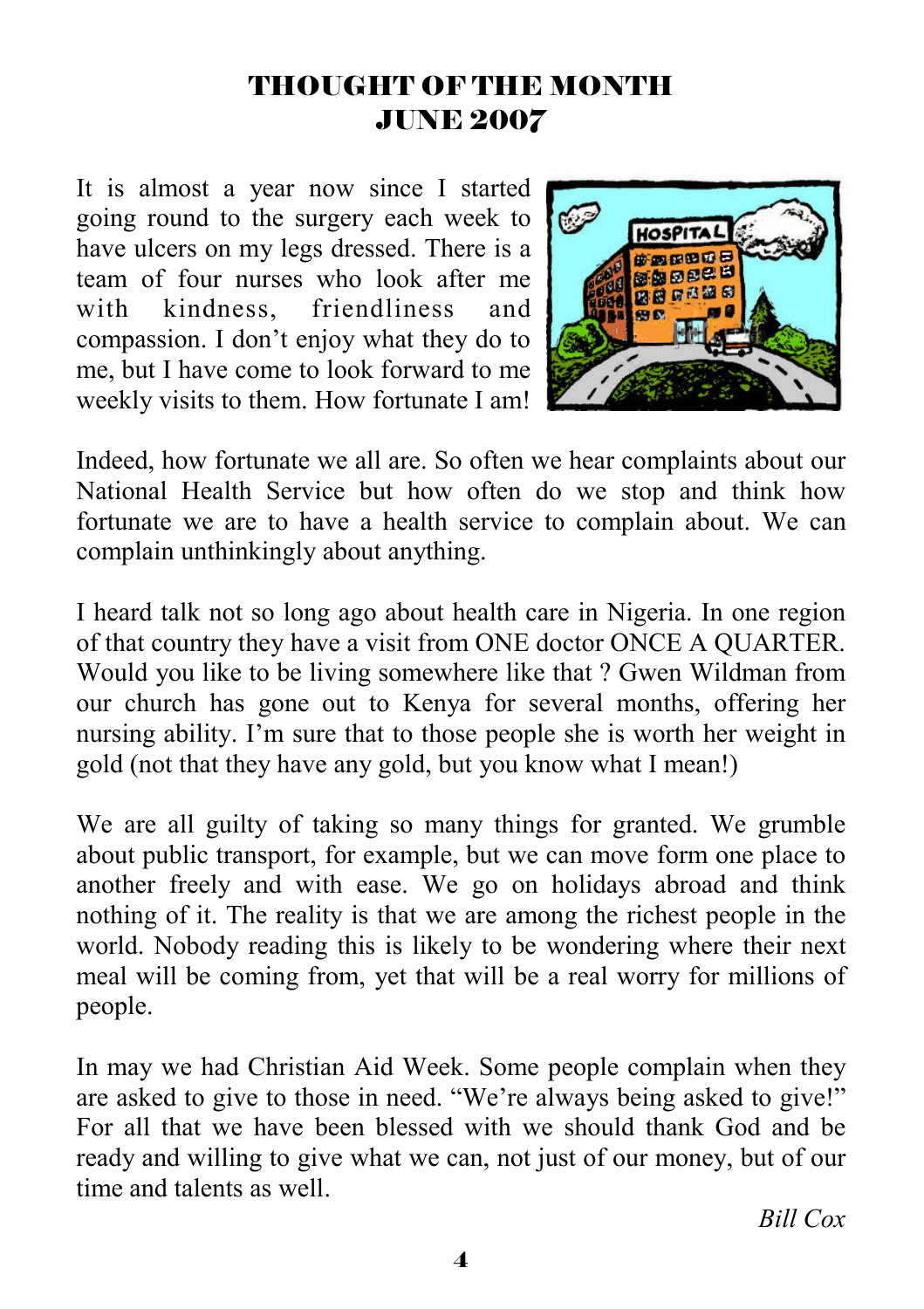### IF YOU SAY GO

 Former Christian Solidarity Worldwide staff member Sarah Armitage has left the UK to start a new life in Thailand. As one of Burma's neighbours, Thailand is a temporary home for many of the refugees who have fled the military regimes rule and so has become a perfect base for various missions and agencies desiring to help the people of Burma.

During the three years Sarah worked at CSW, God opened her heart to the people and the problems of the country of Burma. In 2005 she took a two-week trip, firstly to Chiang Mai and then into the border areas where she saw first hand the results of the Burma Army's brutality. It was during that trip that she believed God to be calling her to return full time. So it was with both excitement and trepidation that Sarah sold all her belongings and began to prepare to leave for Thailand.

Thailand  $0.50100 \text{ km}$ **CHINA**  $50 - 100$  mi **VIFTNAM BURMA** LAOS Chiang Mai Lidor .Thani . Phitsanulok . Khon Kae Khorat Nakhon Sawan Plateau Ubon<sup>\*</sup> Nakhon<sup>\*</sup> Ratchathar Ratchasima BANGKOK Laem Chabang Si Racha **CAMBODIA Gulf of** Thailand **VIETNAM** Surat<sup>®</sup><br>Thani Phuket<sup>3</sup> Songkhla Hat Yai Pattani South **INDONESIA** China Strait of **MALAYSIA** Sea

She says, "*As a Christian I believe that God has given us all the responsibility to care for those who are poor, hungry, sick and homeless. I've learnt that love is not about feelings, but action, I believe that every person deserves to be loved, to be respected and to be given dignity. I have been incredibly blessed in my life, and now God is calling me to be a blessing to others. The people of Burma stole my heart, and I gladly give up my life to go and serve them."* 

We would ask that you join us in upholding Sarah in prayer as she leaves. Please pray for her finances, as she is totally reliant on God to meet her needs. Please pray that God will give her wisdom in regards to the work that she will be doing, and the boldness and courage to see it through.

*John Nyota*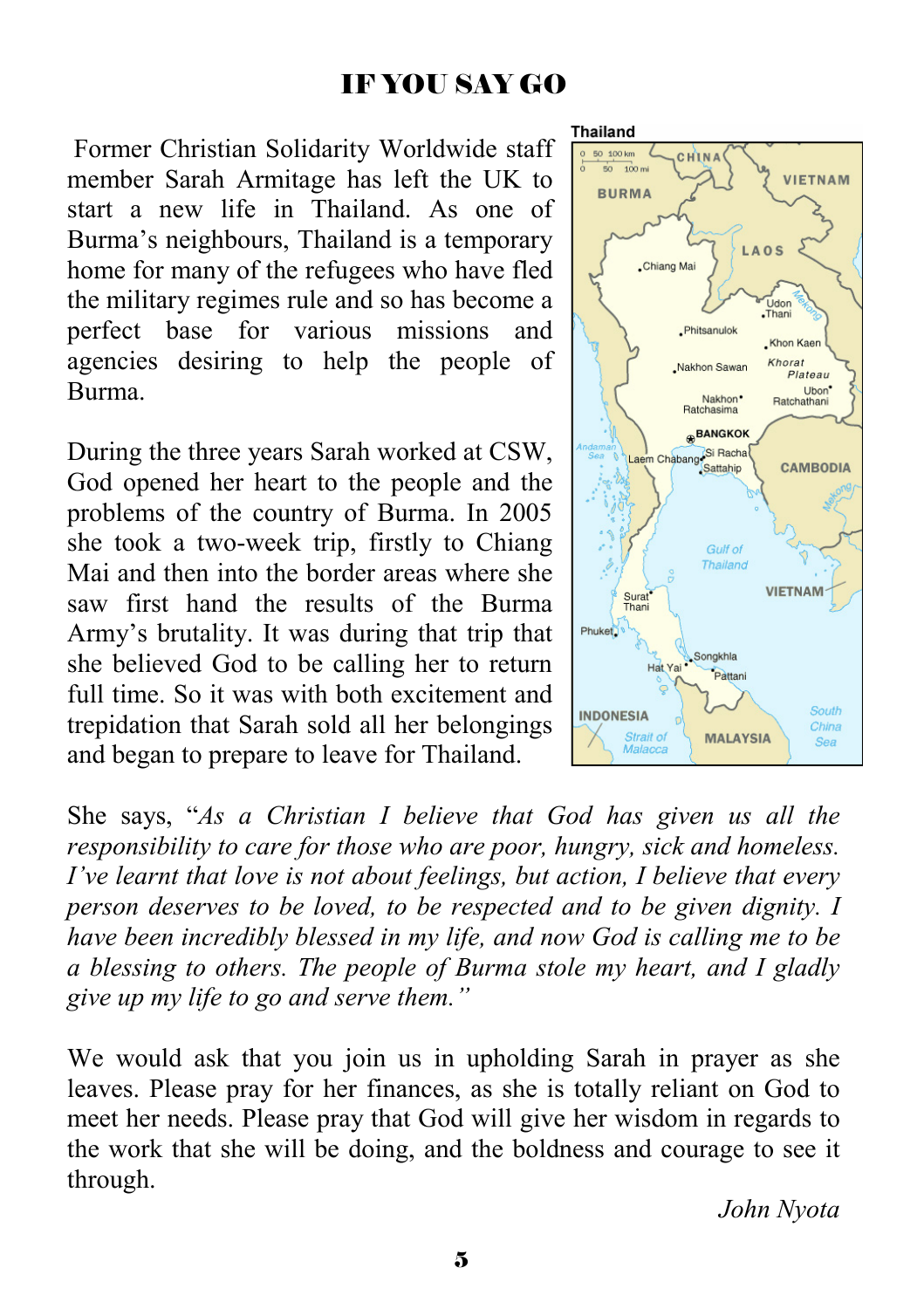

## CONTAINER TO KENYA

The Kenya 2007 Team wish to send an advance container to the village they will be visiting this august. This is a huge container that can take very many items that will benefit the villagers.

If you have anything you may wish to donate please speak to John, Moira, Gwen or anybody in the Leadership team. Toys, Bikes, clothes, sports kits, shoes, farm tools, carpentry and masonry tools, sowing machines, computers, games, books etc are welcome.

Please ensure that anything given is still in good condition for use. You are welcome to include a financial donation of your choice to help with the shipment of the container.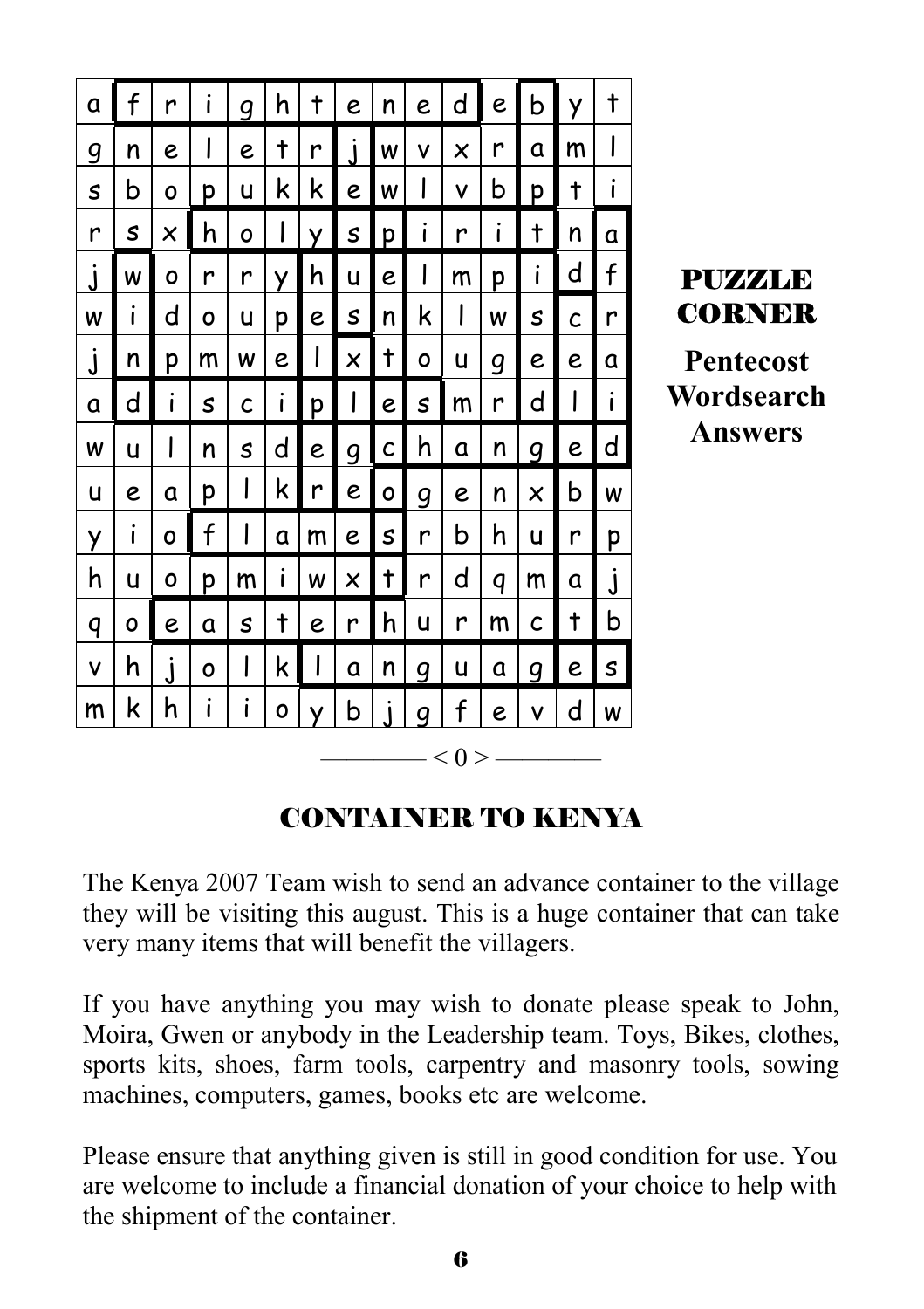## VISION AID OVERSEAS

 Some of you may remember a visit my brother made to the church a few years ago to explain the work of the charity Vision Aid Overseas. This is a charity which he helped form in 1985 to help



**Vision Aid Overseas** 

needy people in developing countries whose lives are blighted by bad eyesight, particularly in those cases where spectacles can help. VAO recycles thousands of pairs of second-hand spectacles every year which are collected by many Rotary Clubs, Lions Clubs, churches, schools and individuals. Martin Way Methodist Church is one of those churches and I have recently been able to send a large box full of spectacles donated by members of the church and for this VAO was very grateful.

 VAO works by sending abroad teams of volunteer optometrists and dispensing opticians who set up clinics, screen large number of patients and provide appropriate spectacles. Since it started it has provided 500,000 eye tests and given 250,000 people the ability to see with a pair of spectacles. In 2005/6 VAO teams went to Senegal, Sierra Leone, Ghana, Zambia, Burkina Faso, Uganda, Malawi, India and Ethiopia.

Poverty and the lack of skilled opticians affect millions of people who do not have the spectacles they desperately need. For those in the developing world with poor vision, education and employment are out of reach. Many find daily living difficult and dangerous. With the correct spectacles, people can learn, work and achieve a quality of life otherwise completely unobtainable. Hence the need for VAO.

Spectacles are only dispensed if they are of a standard which we would be prepared to wear ourselves. All spectacles in good condition are potentially useful but spectacle cases (which are too heavy to send overseas) and loose lenses cannot be used.

After delivery to VAO, spectacles are 'rough sorted' to eliminate any which are clearly unsuitable before being passed to one of the prisons which collaborates with VAO where prisoners have been trained to clean, grade and pack the spectacles ready for their use in the developing world. Finally the spectacles are sent abroad with Vision Aid Overseas teams.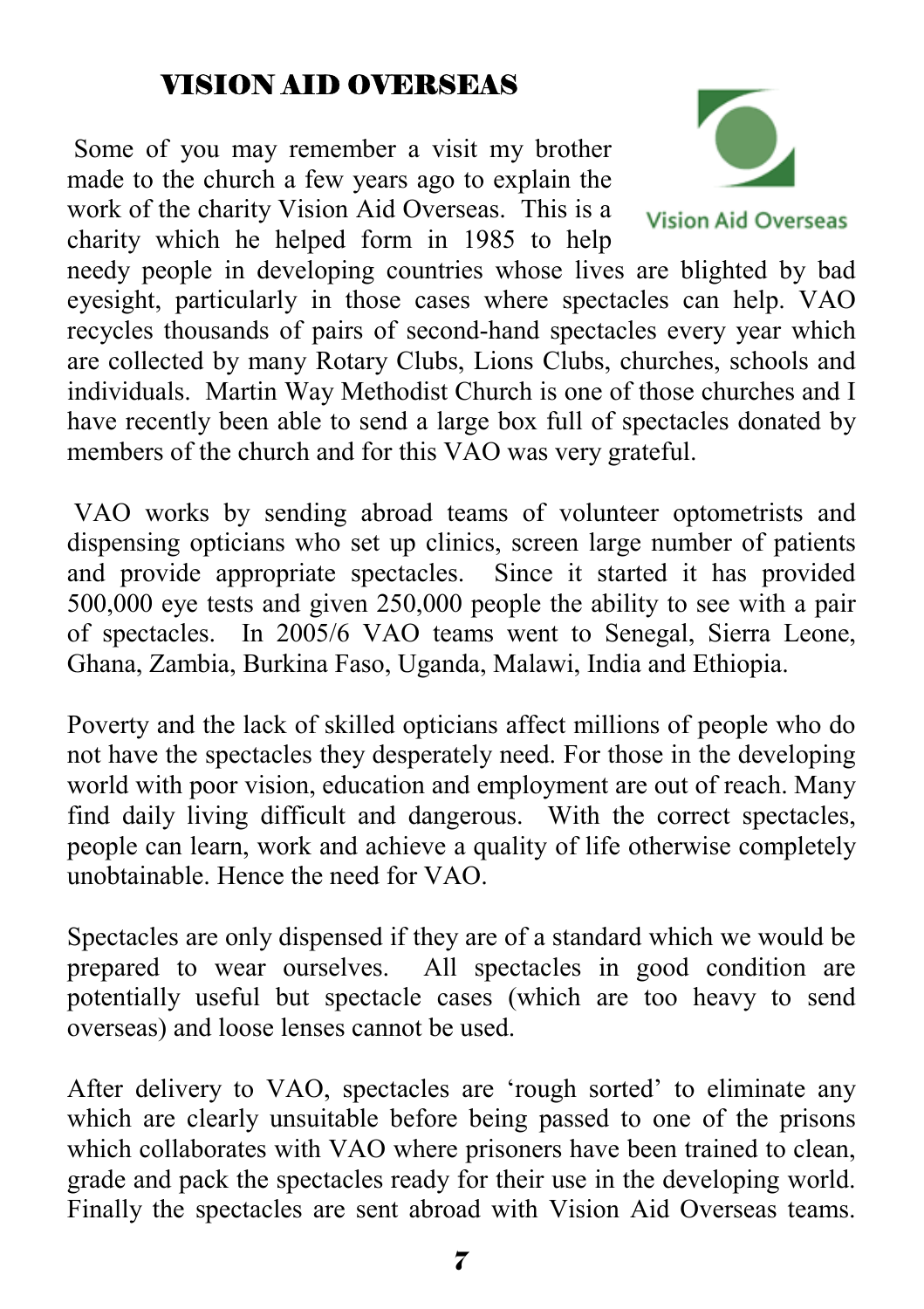Each project takes about 3000 pairs of spectacles arranged into a library of different powers. Spectacles are only dispensed after a full eye examination and great care is taken to match them to the patient.

*There is a collection box on the window shelf in the church vestibule. If you have unwanted spectacles in good condition please place them in the box and I will pass them on to VAO.* 

 Finally, many thanks to all who have contributed in the past. Those spectacles are now being put to good use by those who would otherwise have had no prospect of being able to see so well. Thank you.

 *Roy Ellis* 

#### $\longrightarrow$  < 0 >  $\longrightarrow$

#### MEN'S SUPPER CLUB

Our project to build a house in the poorest part of Egypt has been greatly blessed. Initially we aimed to raise the necessary £1,073 needed by November. Now, in May, we have so far raised £1,277.50! We will continue our effort, as originally intended, until November ands the extra money will be given to the Rafiki Trust for the work being done in Kenya.

Many thanks to all who supported our Lunch-time Market which raised £522.50. The ladies of Midways deserve special mention because they did so much towards the cake stall and gave us practical help on the day. Apart from that, Richard Polley, in his own inimitable way, told folk at St. Martin's about what we were doing and generous friends there donated over £200.

God's hand is plainly evident in all of this. We have seen the need of people far, far worse off than we shall ever be and have been encouraged to do something about it People have given generously, but aren't we greatly blessed to be in a position to give, having enough to meet our needs and some left over? What God is interested in is what we do with what's left over.

*Bill Cox* 

P.S.

Any men wishing to join the Supper Club, which is held on the 3rd Tuesday every month, will be made more than welcome.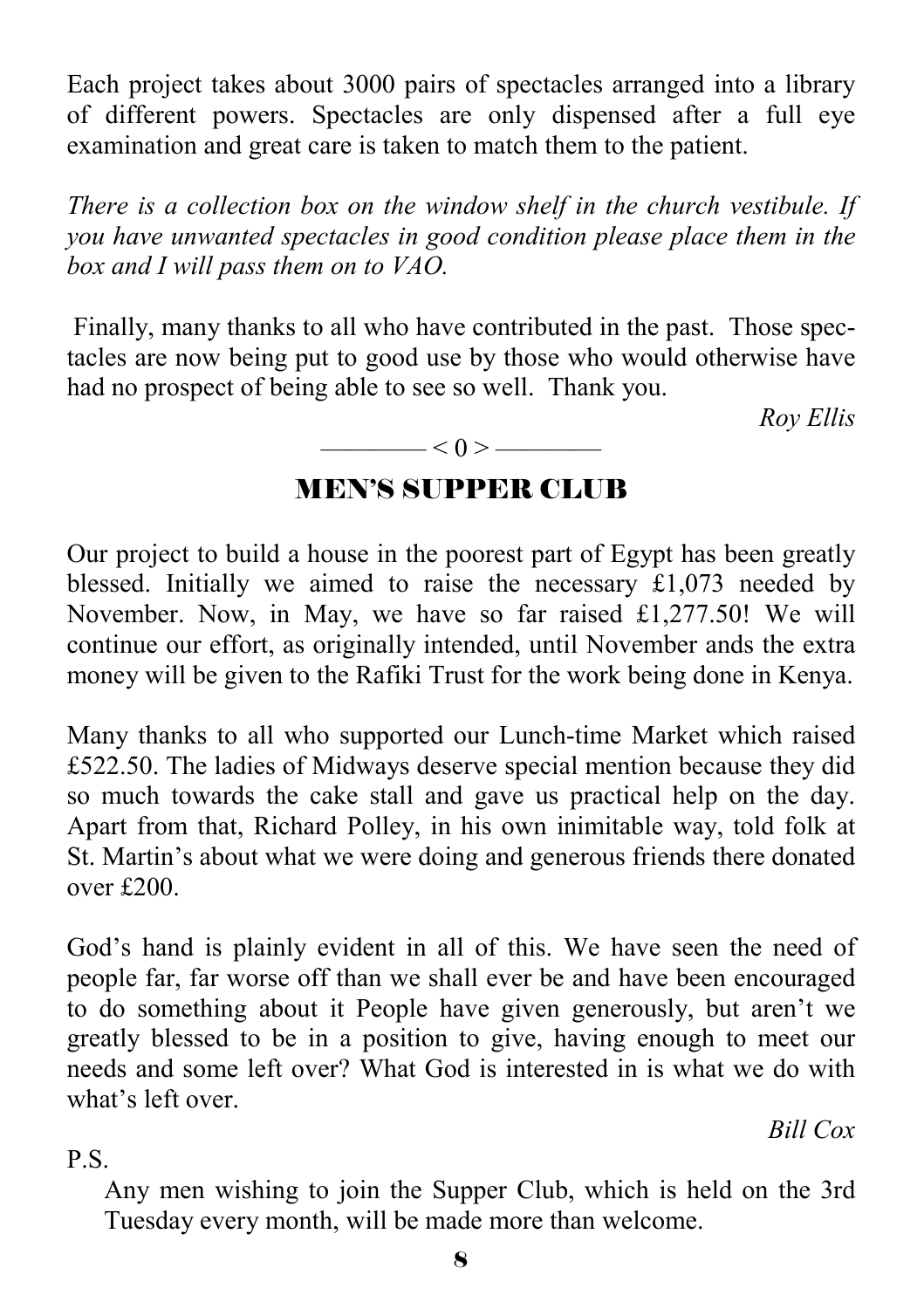## BALLOON MODELLING - help needed

Stephen Ashcroft has been trying for all this time to find somewhere to hold his balloon modelling event, having been turned down for all the "public" venues locally because of the Rafiki Trust's religious connections (yes, really).

However, he's been given permission to hold it at his church's summer fair, which they hold jointly with the local school. As



most of the money we hope will be raised is through sponsorship, this should still be fairly lucrative with hard work beforehand.

So, the details are as follows:

**Date & time**: Saturday 30th June from 12.00-1.00 (the times need to be fairly exact because of other events at the fair)

**Place**: All Saints' School, South Wimbledon (can send directions in due course to those who might be coming)

**Event:** Stephen (or rather Ludo the Clown) is going to make balloon models of dogs (1 per balloon), to be sponsored per dog or a total amount. People passing can take the dogs away, and may hopefully make a donation in return. Because the church and school are allowing us to do this at their fair, he's agreed that they can share any money from these donations, but all the sponsorship money will go to the Trust.

**Sponsorship:** I've designed a sponsor form, based on one I've used for fundraising at Wimbledon. I'll send it in a separate e-mail, because it has pictures of balloon dogs on it and in consequence is quite a large file. If you have trouble downloading it, let me know. It does have a column to tick to gift-aid donations - you can make use of this or not, as you feel is appropriate, but at least it's there. It doesn't tell those collecting sponsorship where to send the money, as I thought that would depend on where the form came from - Stephen is giving quite a few to his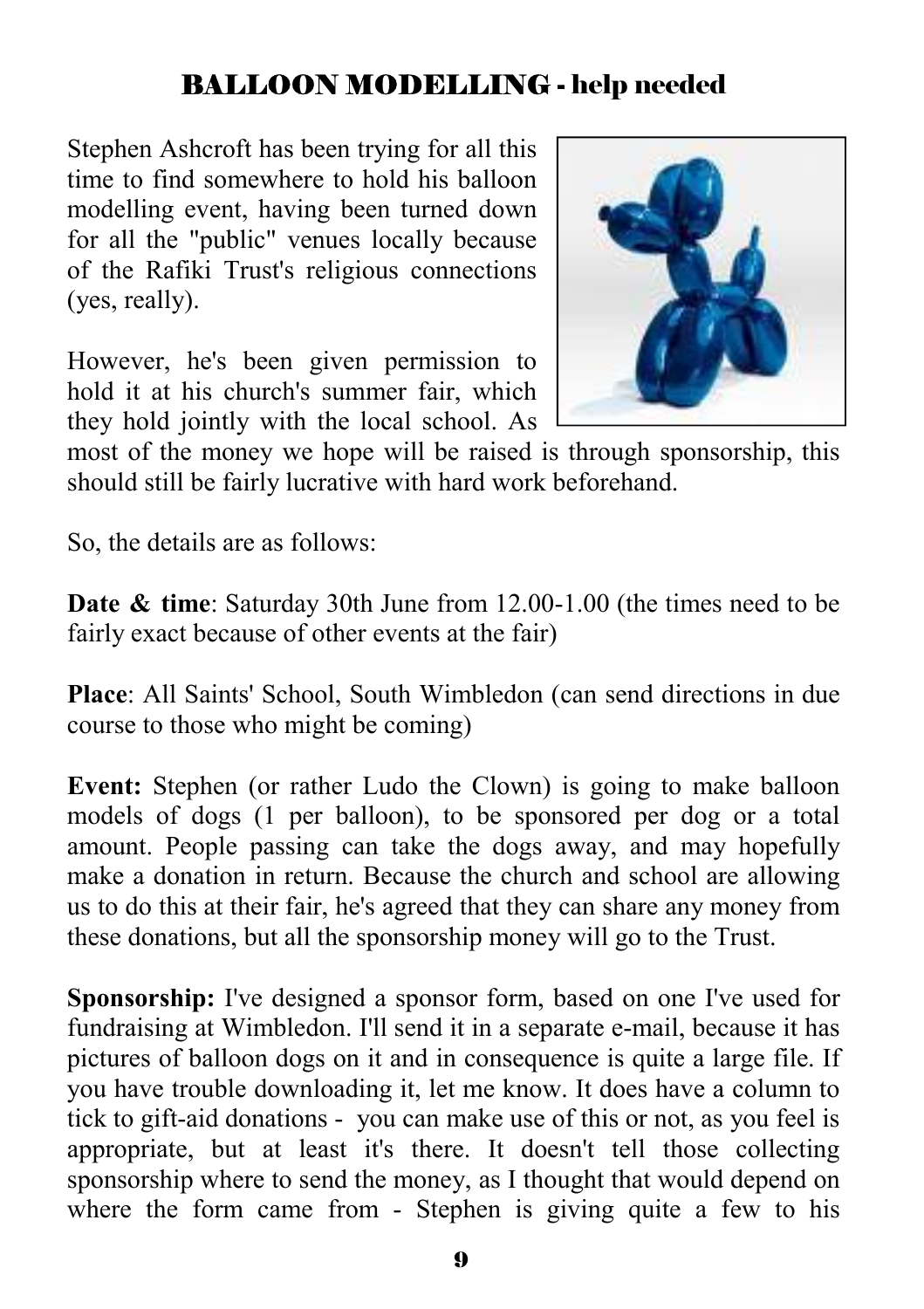contacts, who will probably give the proceeds to him, though I expect the rest of us will give it straight to John B. Please distribute forms to anyone you think can raise sponsorship, but keeping track, obviously, as we don't want them used for nefarious purposes!

Stephen and I did a trial, and found he can make 3 models in 1 minute. Given that he'll slow later on. about 100 models in the hour is probably realistic, to give people an idea if they're sponsoring per model.

After the event, I'll let everyone know the total, which is another reason for keeping track of sponsorship forms.

**Needed:** I'm in search of some people to help on the day. We'll need:

- a couple of people to blow up balloons (with a pump!)
- a timekeeper,
- 2 people to count the models (very important!),
- one or two to take donations
- one or two to be around to give information about the Rafiki Trust (this one sounds like an especially good job for the Trustees!). If there's some sort of display available about the Trust's work, that would help as well.

Please let me know as soon as possible if you could be available to help - it shouldn't be a very long commitment, just a bit of time before and after the actual event.

Also, can someone let me know if there is display material available that we can use?

I'll try and answer any questions you may have (failing that I'll pass them on to Stephen!)

Will look forward to hearing from you.

 God bless *Dawn Downes* (8543 4774)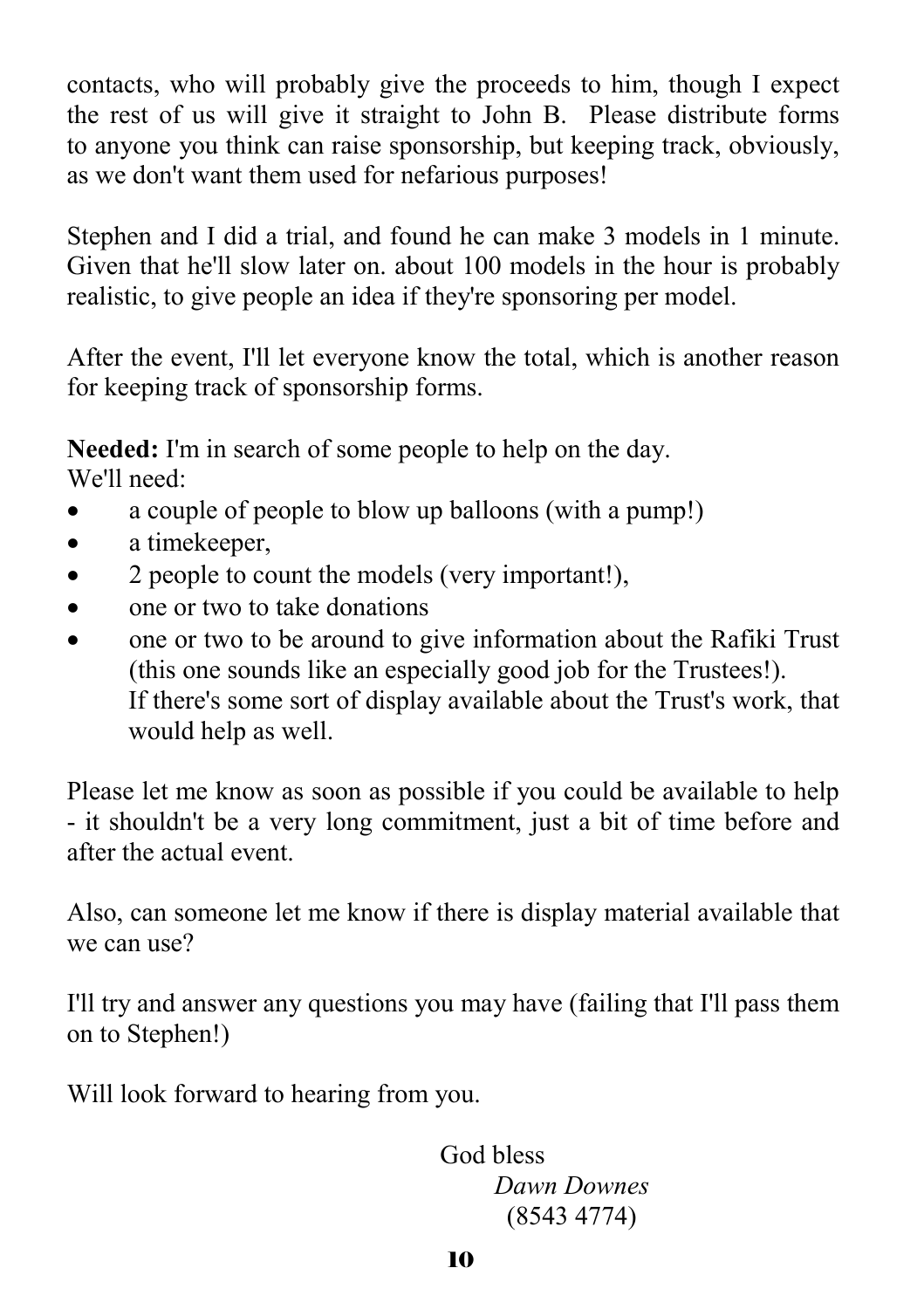## SOCIAL ACTION ON HUMAN TRAFFICKING

 The Women's Network of the Methodist Church has highlighted the problem of human trafficking, especially in recent times, of girls and women from Eastern Europe to slavery in Western Europe for the sex industry and domestic use. The UK has been dragging its feet in signing up to the Council of Europe Convention on Action Against Trafficking in Human Beings. Today I received an up-date from Women's Network saying that **on 23rd March the UK signed up to the Convention!** Ratification will become possible when the action required by the Convention is in place in UK policy and practice.



#### **The Practical Action Guides**

from Women's Network now focuses on work to support victims and to provide safe houses, which the Salvation Army, Roman Catholic Orders and CHASTE (Churches Alert to Sex Trafficking Across Europe) are working together to provide. Their details are provided on **Practical Action Guide 2,** available on the Methodist website.

There is a purple 'Not for Sale' leaflet available to hand out available from CHASTE. This publicises **'Not for Sale Sunday' 20th May** and gives details of how to support victims of the sex industry.

**Practical Action Guide 5** is new and provides resources for church events and can also be downloaded from the Methodist website along with other updates from the social action pack.

 We are asked to keep up the momentum in this bicentenary year that marks the Abolition of the Slave Trade, by raising awareness of this modern day slavery.

> *Valerie Smith* Circuit District Rep. Women's Network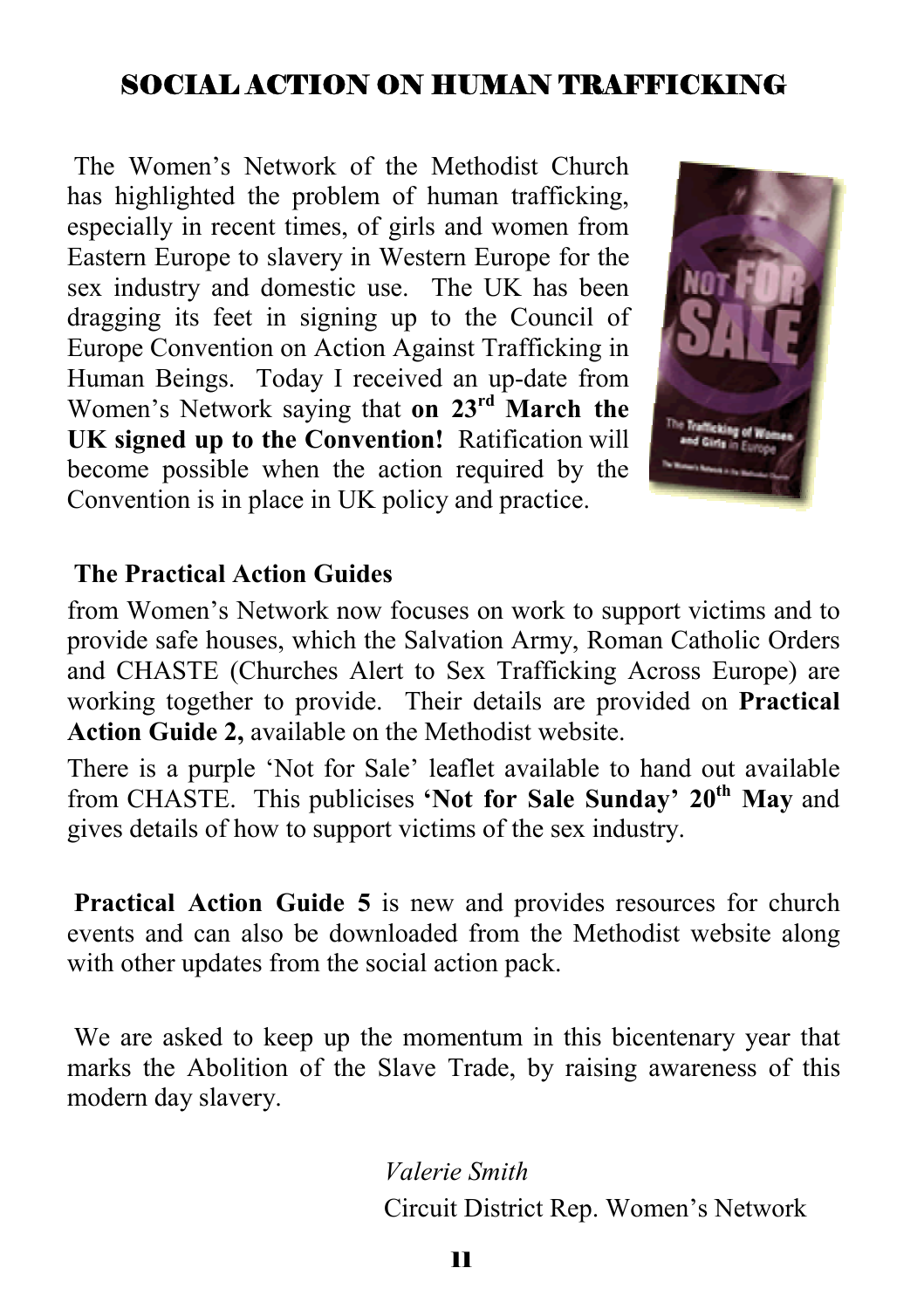#### PUZZLE CORNER

| 1   | 2  |        | 3  |    | 4               |    | 5  |    | 6  | 7            | 8  | 9  |
|-----|----|--------|----|----|-----------------|----|----|----|----|--------------|----|----|
| 10  |    | 11     |    |    |                 |    | 12 |    |    |              |    |    |
| 13  |    |        |    |    | 14              |    |    |    | 15 |              |    |    |
| 16  |    |        |    |    |                 |    | 17 |    |    |              |    |    |
|     |    |        |    |    | 18              |    |    |    |    |              |    |    |
| 19  |    | $20\,$ |    | 21 |                 |    | 22 | 23 |    | $24^{\circ}$ |    | 25 |
|     |    |        |    |    |                 | b. |    |    |    |              |    |    |
| 26  | 27 |        | 28 |    | 29              |    | 30 |    | 31 |              | 32 |    |
|     |    |        |    |    | 33              |    |    |    |    |              |    |    |
| 34  |    | 35     |    |    |                 |    | 36 |    |    | 37           |    | 38 |
| 39) |    |        |    |    | 40              |    |    |    | 41 |              |    |    |
| 42  |    |        |    |    |                 |    | 43 |    |    |              |    |    |
| 44  |    |        |    |    | 45 <sub>1</sub> |    |    |    |    | 99           | 46 |    |

#### *ACROSS*

1 \_\_\_ ! What do you want with us, Jesus of Nazareth? (Luke 4:34) 4 tear (Ps 7:2)

6 Noah's son (Gen 6:10)

10 It is mine to ; I will repay," says the Lord (Rom 12:19)

12 know that you have no authority to \_\_\_\_\_ taxes, tribute (Ezra 7:24)

13 the righteous will thrive like a green (Prov 11:28)

14 Come to me, you who are weary and burdened (Matt 11:28)

15 I have finished the \_\_\_ , I have kept the faith (2 Tim 4:7)

16 I will not eat, until I have told mine (Gen 24:33) KJV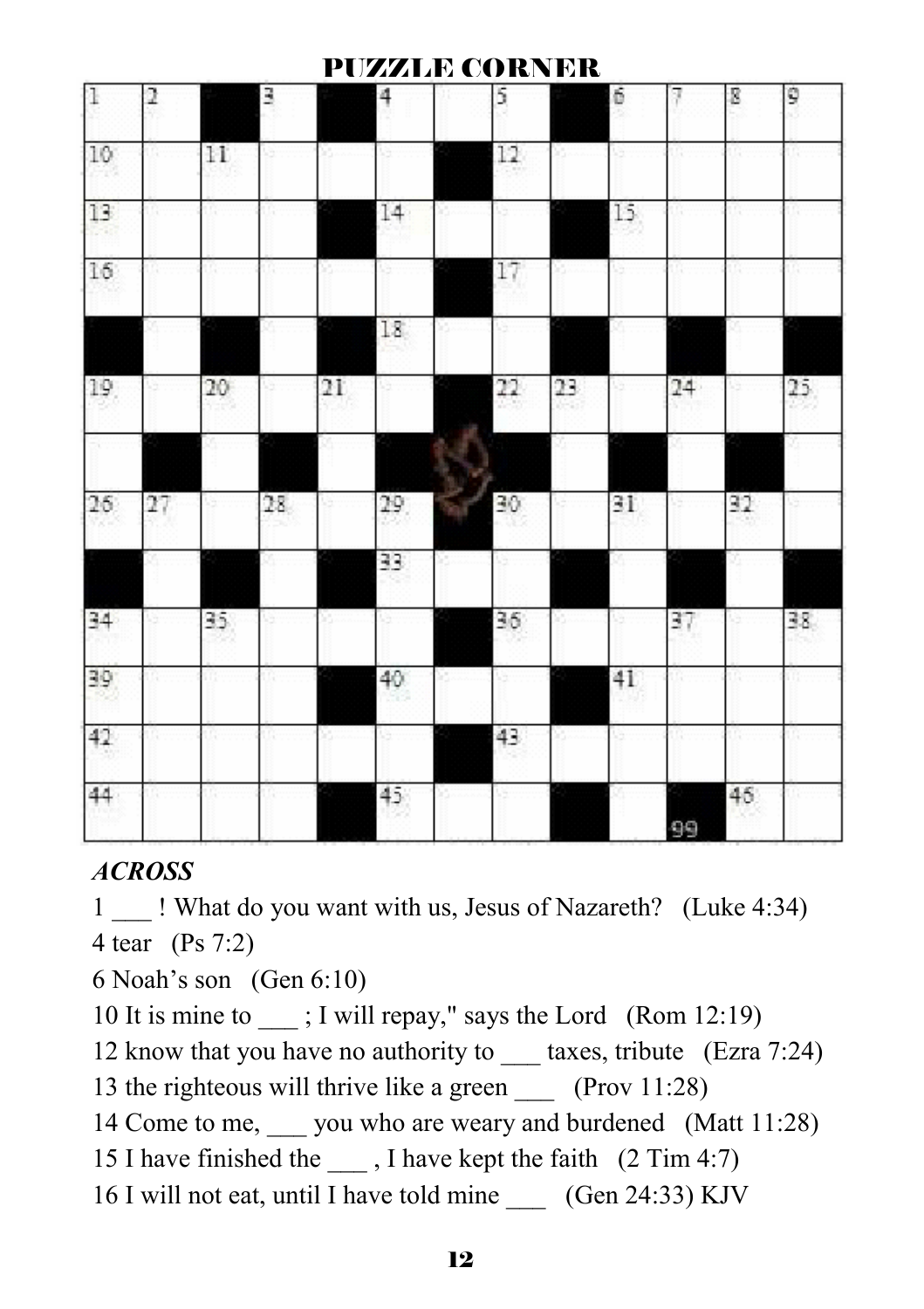17 Noah's ark came to rest on this mountain (Gen 8:4) 18 who overcomes, I will give the right to from the tree of life (Rev 2:7) 19 It is to take refuge in the LORD than to trust in man (Ps 118:8) 22 They were swifter than \_\_\_, they were stronger than lions (2 Sam 1:23) 26 They are like plants in the field, like green shoots (Isa 37:27) 30 He will  $\qquad$  the afflicted among the people (Ps 72:4) 33 mother of Seth (Gen 4:25) 34 piles (Ex 22:6) KJV 36 mistreated (Judg 19:25) 39 kept Solomon supplied with all the cedar and \_\_\_ logs he wanted (1 Kings 5:10) 40 what will be the sign of your coming and of the of the age? (Matt 24:3) 41 Woe unto you also, ye lawyers! for ye men with burdens (Luke 11:46) KJV 42 faith by itself, if it is not accompanied by , is dead (James 2:17) 43 Whoever welcomes this child in my name welcomes me (Luke 9:48) 44 Like a bird that strays from its is a man who strays (Prov 27:8) 45 oppress his saints and to change the set times and the laws (Dan 7:25) 46 Woe to you who are well f\_\_\_ now, for you will go (partial word) (Luke 6:25) *DOWN* 

1 lest he the to the judge, and the judge deliver thee to the (Luke 12:58) KJV 2 from them that pass by securely as men from war (Mic 2:8) KJV 3 Never again will there be in it an who lives but a few days (Isa 65:20) 4 standing where it does not belong, let the understand (Mark 13:14) 5 \_\_\_ asked Jesus, "Are you the king of the Jews?" (Luke 23:3)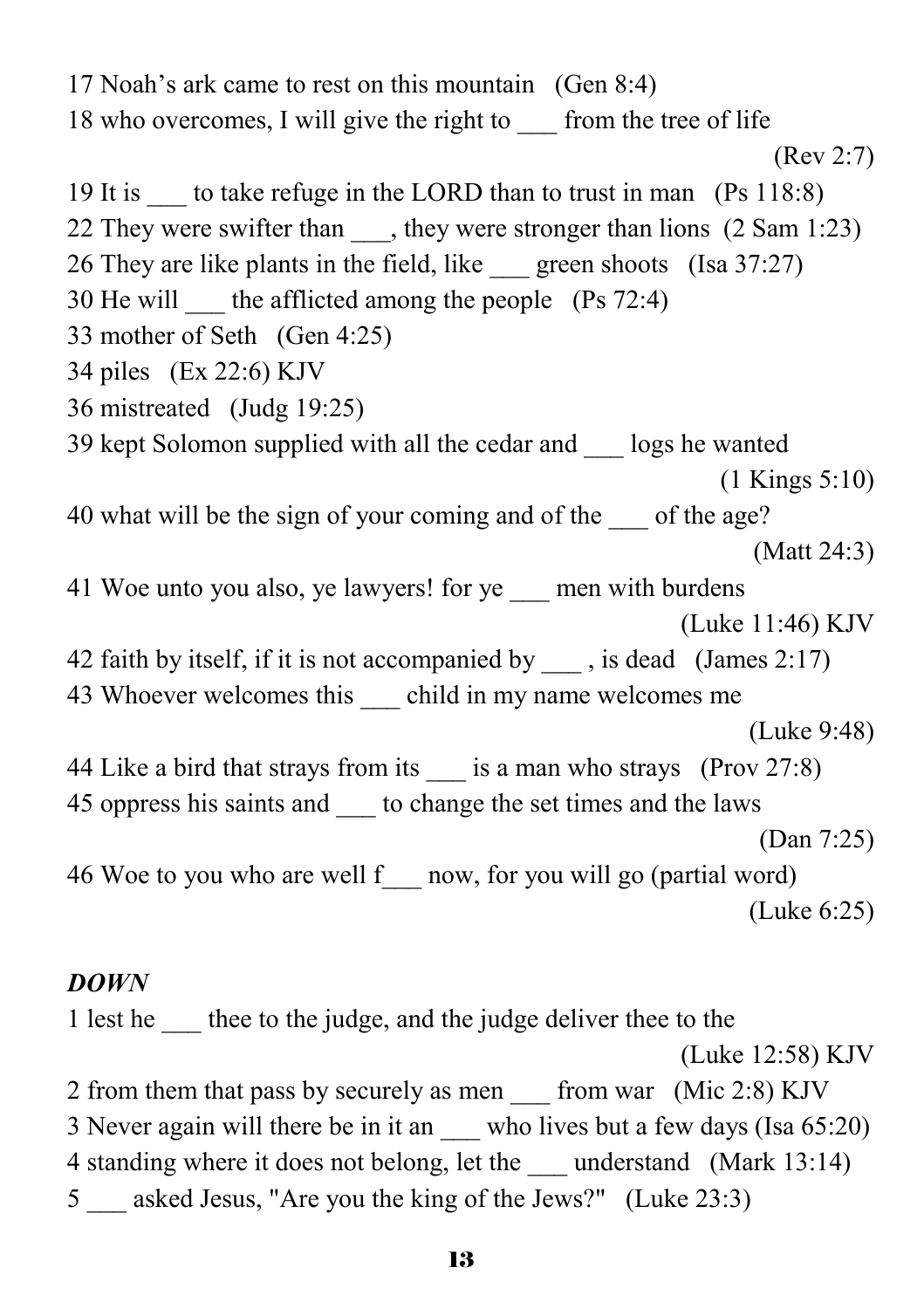6 It  $\qquad \text{up overnight and died overnight (Jonah 4:10)}$ 7 a small round thing, as small as the \_\_\_ frost on the ground (Ex 16:14) KJV 8 from the Sovereign LORD comes from death (Ps 68:20) 9 caught up together with them in the clouds to \_\_\_ the Lord in the air (1 Thess 4:17) 11 struck the servant of the high priest, cutting off his right \_\_\_ (Luke 22:50) 19 With man this is impossible, with God all things are possible (Matt 19:26) 20 they exchanged silver, iron, and lead for your merchandise (Ezek 27:12) 21 the poor man had nothing except one little \_\_\_ lamb he had bought (2 Sam 12:3) 23 Blessed the peacemakers, for they will be called sons of God (Matt 5:9) 24 I assure you before God that what I am writing you is no \_\_\_ (Gal 1:20) 25 Jacob pottage: and Esau came from the field (Gen 25:29) KJV 27 My son, if sinners vou, do not give in to them (Prov 1:10) 28 He committed no sin, and no was found in his mouth (1 Peter 2:22) 29 do not despise the LORD's discipline and do not \_\_\_ his rebuke (Prov 3:11) 30 Their tongue is a \_\_\_ arrow; it speaks with deceit (Jer 9:8) 31 Who can discern his errors? Forgive my hidden (Ps 19:12) 32 easier for a camel to go through the eye of a \_\_\_ than for a (Matt 19:24) 34 my days a mere handbreadth; the of my years is as nothing (Ps 39:5) 35 Picnic pests (Prov 30:25) 37 a sister called Mary, who at the Lord's feet listening (Luke 10:39) 38 He was a prophet, powerful in word and \_\_\_ before God (Luke 24:19)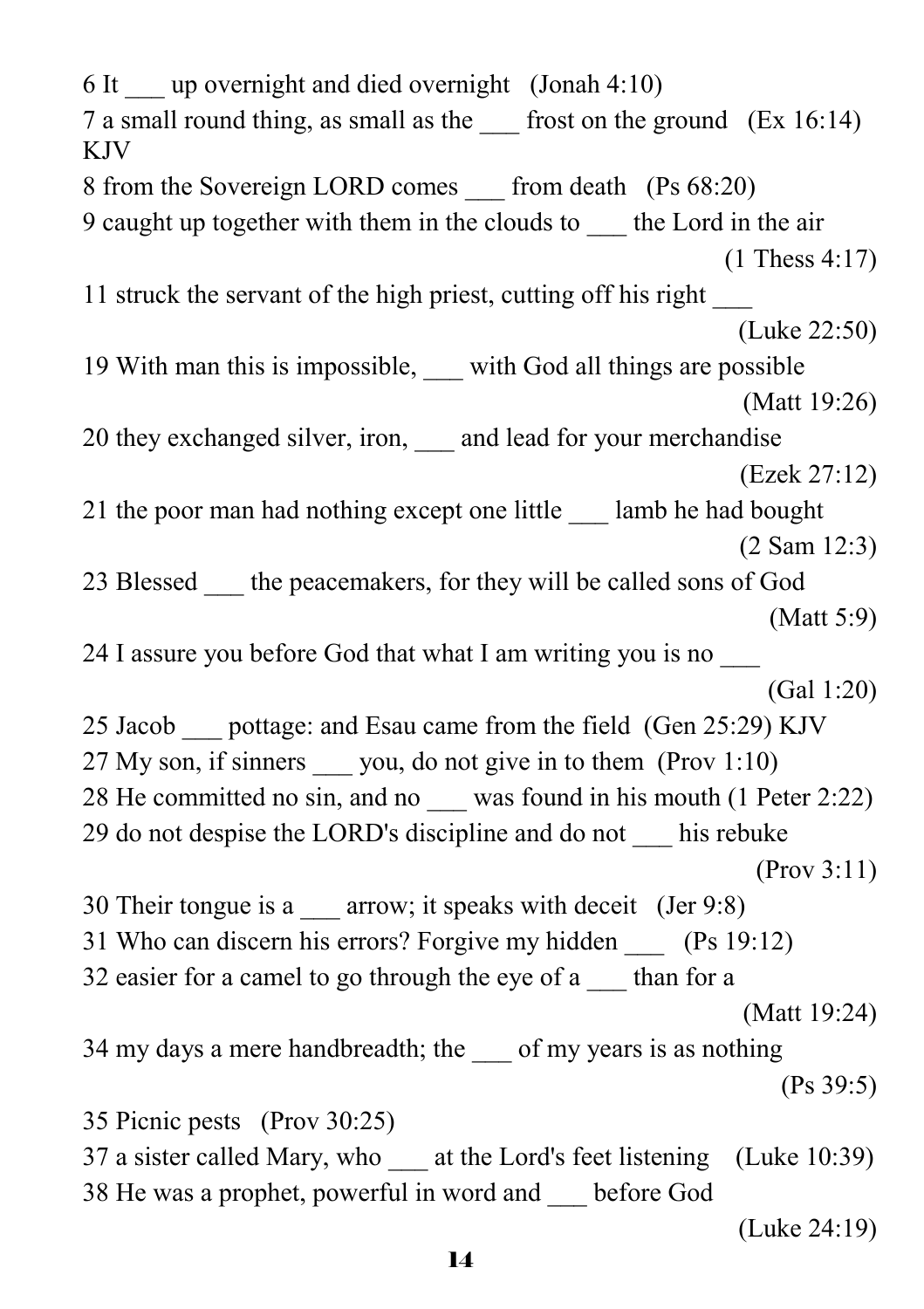## District Women's Network Creative (not so quiet!) Quiet Day at Bromley Methodist Church

 Stella Bristow who is a past Vice President of the Methodist Conference and has been President of Women's Network, led the day at Bromley Methodist Church, last Saturday,  $21<sup>st</sup>$  April, with a theme of the Seasons of



the Year, applied to the seasons of our lives, which can be at any time, for any length of time, according to what is happening. She had set up a beautiful display to represent a river of life, with rocks, pebbles, ceramic pots and plants.

 The day began with worship and prayer led by Eve de Graft from East London, who asked to pray for communities, parents, children and teenagers on estates where gang warfare is destroying family and community life.

 Stella invited everyone to cut or tear into a folded circle of paper to represent significant events in their lives, either positive or negative. She then invited us to open the circles and look at the pattern we had made and bring these event to God, with whatever memories, thoughts and feelings they evoked in us and then to swap circles with the person next to us and hold this 'life' also in our hands and bring our neighbour to God, followed by talking together in threes or fours about some of the events in each of our patterns. It was interesting to hear what experiences had been in the fabric of other people's lives and to pray with one another.

 The rest of the day included music for meditation on seasons of our lives and bringing these into the presence of Jesus. There was also movement in the form of circle dances, the 'Calvary Walk' and a Jewish Wedding Blessing to represent times of suffering and rejoicing that are shared with others.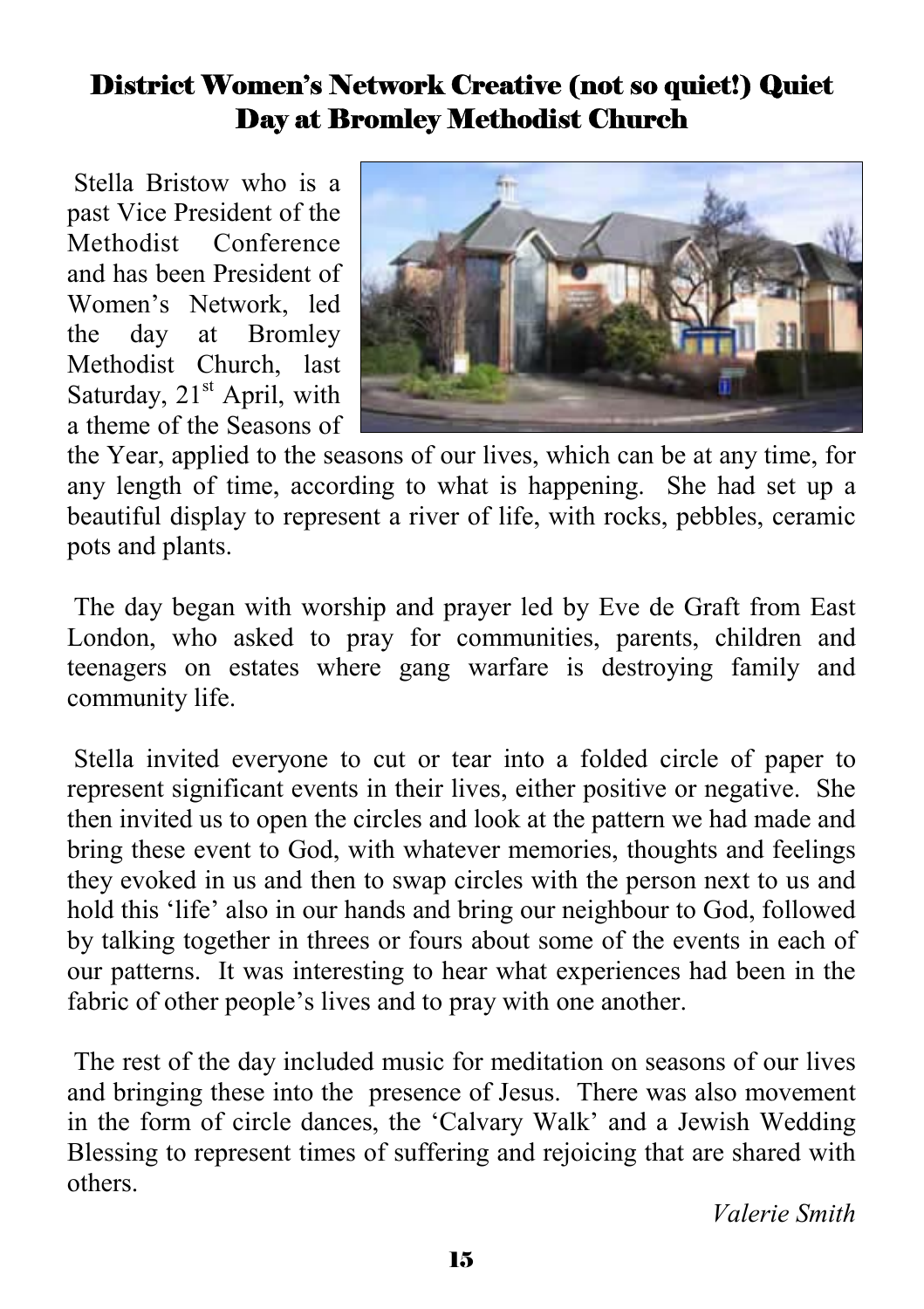#### MIDWAYS

In the May News Letter Bill Cox. wrote of the demise of both our Choir and the Women's Fellowship.

I'm afraid that it won't be too long before the same fate befalls Midways. Midways was formed many years ago to fill a gap between young mums group & Women's Fellowship. In a changing society, we have to move with the times and now our meetings are open to all ladies of any age.

Like every group within the Church our numbers are decreasing, most weeks we average 12. We charge £5 membership & ask for £1 each meeting for Coffee etc. Our evenings are great fun, interesting as well as entertaining. Outside speakers are expensive if only 12 people come, we can't afford many.

We do draw on the rich expertise within the church and have had splendid talks by members but it is becoming a struggle.

We don't want to close. We need new blood. If anyone would like to join our group come along we have lots of laughs. We meet alternate Wednesdays at 7.45pm you'll be assured of a warm welcome. Don't let Midways pass into history at Martin Way.

*Beverly Knight* 

If interested please contact one of the following: -

Maralyn Loft. (Chair) Beverly Knight. (Secretary) 020-8543-0696 020-8540-3629

> Janet Laker (Secretary) 020-8540-3935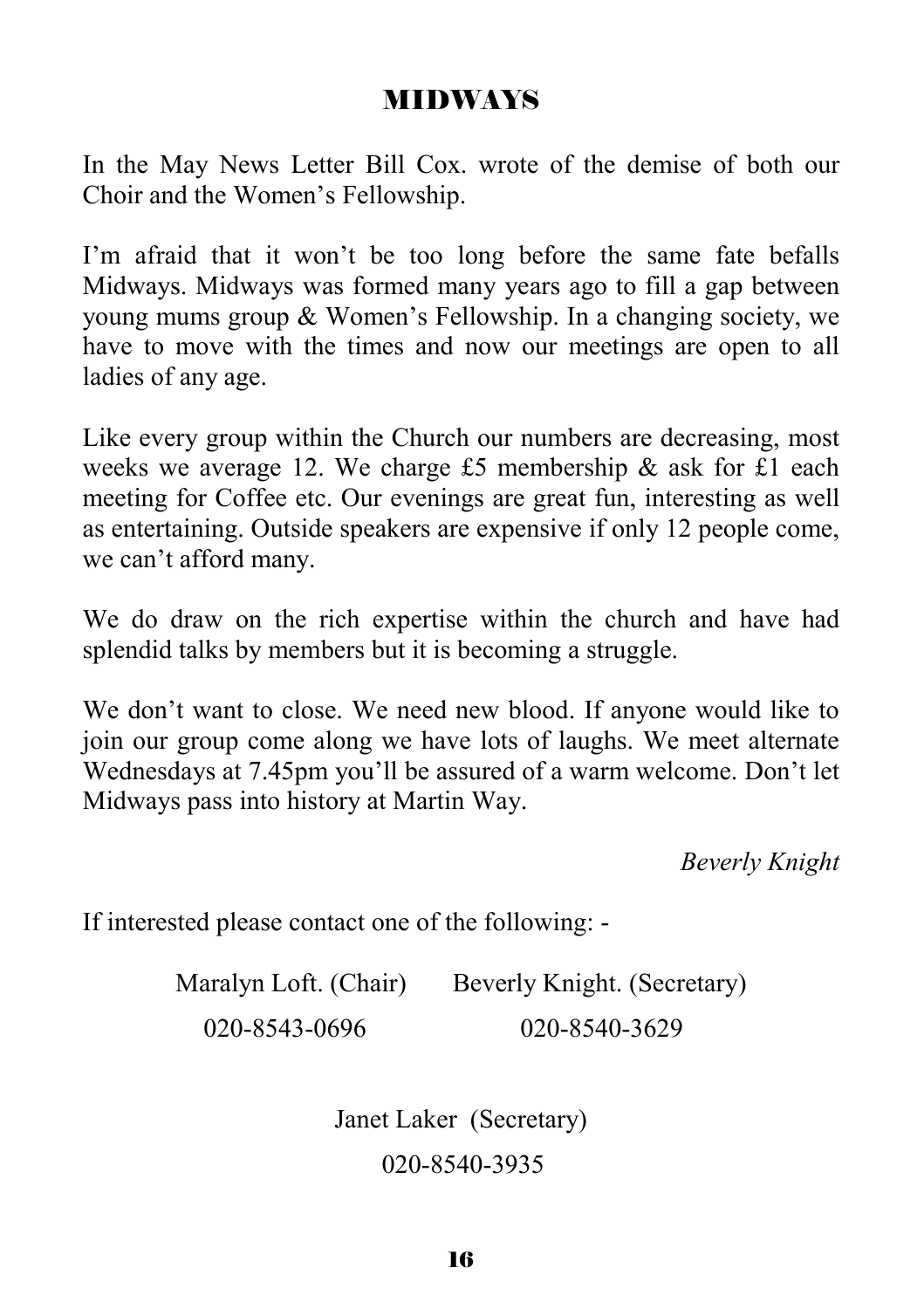

*Re:fresh books & christian resources* has introduced a loyalty card scheme for customers who regularly buy books, cards, music, gift and other goods at the Tolworth shop.

Every time the customer spends £10 or more on personal purchases in any one visit, it will be recorded on their card. If they fill the card within a year they will receive a £10 *re:fresh* gift voucher. The scheme covers any purchases made in the shop, including book tokens and gift vouchers – even books on special offer! It is for personal purchases only; separate discount schemes apply for churches, schools and other groups.

Manager, Marguerite Williams says "We really appreciate the loyalty shown by many people who buy their books and other goods in *re:fresh*. At the same time, we want to encourage more people to come and see the wide range of Bibles, Christian books, cards, gifts, CDs and DVDs we have available. Like many other Christian bookshops, we are challenged by competition from the Internet but we want people to see us as an extension to the mission of the local church – a shop window for the Good News of Jesus."

*Re:fresh books and christian resources* is at 23 The Broadway, Tolworth, a short distance from Tolworth Tower and Marks & Spencer. It is close to the Tolworth Junction on the A3 with free parking for up to an hour in the public/M&S car park below Tolworth Tower. Buses (406, 418, 265, 281, K1 and K2) stop outside Marks & Spencer.

**Contacts:- Marguerite Williams, Manager on 020 8390 5400 shop@refreshbooks.co.uk David Williams at Word Service on 020 8949 2733 David@wordservice.net**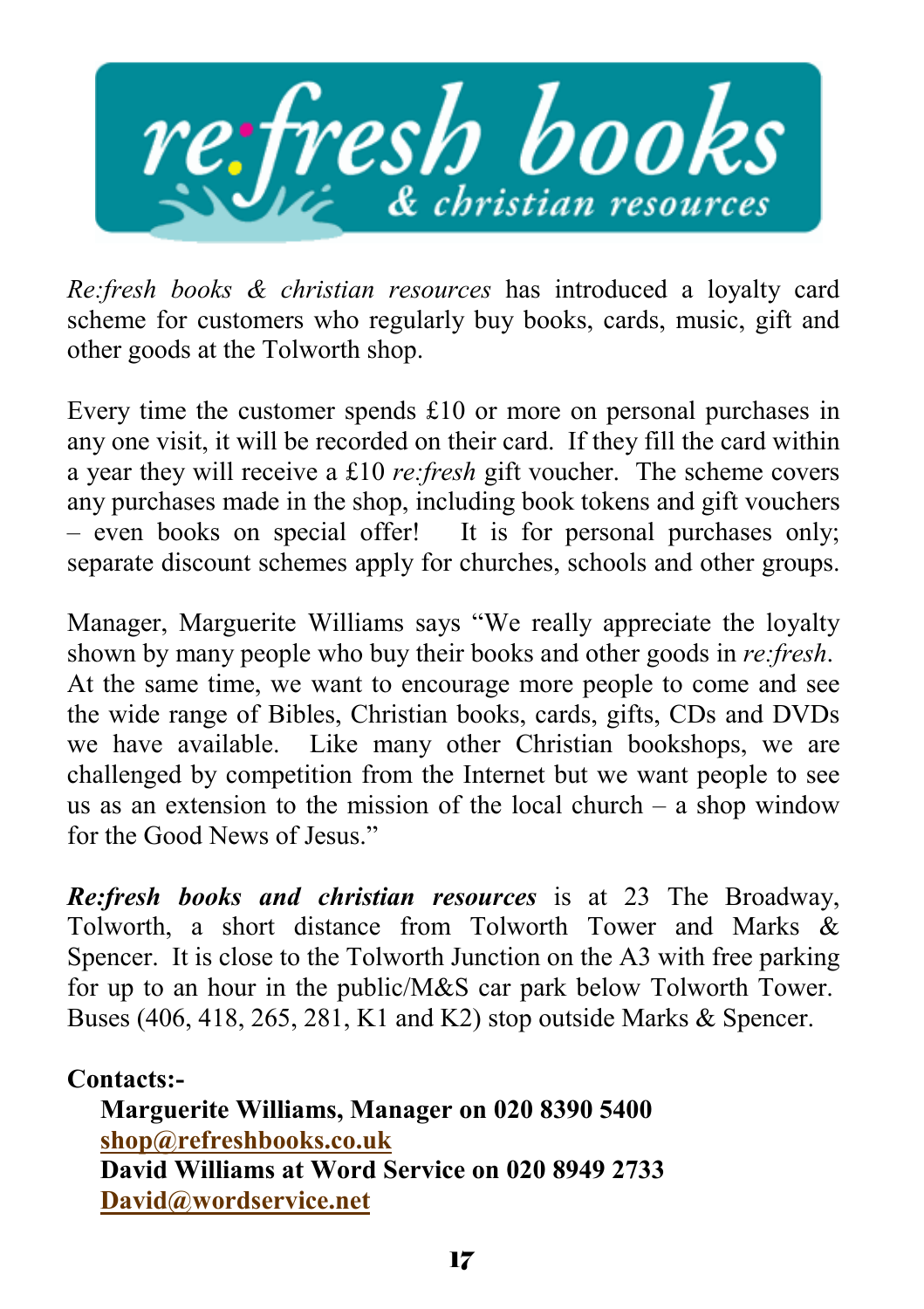# **CHURCH DIARY**



| Sat      | $\overline{2}$ | 10.30am                 | Quiet Day at St. Mary the Virgin, Cuddington<br>concludes at 3.30-pm     |
|----------|----------------|-------------------------|--------------------------------------------------------------------------|
| Sun      | 3              | 10.30 am                | All Age Worship led by David Somers                                      |
|          |                | $6.30 \text{ pm}$       | Communion Service led by Rev Stuart Thomas                               |
| Tue      | 5              | $10-12$ noon            | Coffee and Chat                                                          |
|          |                | 8.00 pm                 | Time for Prayer                                                          |
| Fri      | 8              | 12.30 pm                | Luncheon Club                                                            |
| Sat      | 9              | 2.30 pm                 | 60th Anniversary celebrations of Alexander House<br>concludes at 3.30-pm |
| Sun      | 10             | $10.30$ am              | Communion Service led by Rev John Nyota                                  |
|          |                | $3.00 - 5.30$ pm        | The Great Big Tea Party                                                  |
| Tue      |                | $12 \quad 10 - 12$ noon | Coffee and Chat                                                          |
|          |                | 8.00 pm                 | Time for Prayer                                                          |
| Weds13   |                | 7.45 pm                 | Midways Group - Worldwide Persecutions of<br>Christians - Joyce Plant    |
| Sun $17$ |                | $10.30$ am              | Praise Service led by Brenda Cannon & Tony Loft                          |
| Mon 18   |                | 7.00 <sub>pm</sub>      | Circuit Meeting at Wimbledon Methodist Church                            |
| Tue      |                | 19 10-12 noon           | Coffee and Chat                                                          |
|          |                | $7.30 \text{ pm}$       | Men's Supper Club $-An$ evening with John Harding                        |
| Fri      | 22             | $12.30 \text{ pm}$      | Luncheon Club                                                            |
| Sun $24$ |                | 10.30 am                | Morning Service led by Rev John Nyota                                    |
|          |                | $6.30 \text{ pm}$       | Bible Study led by Mark Williamson                                       |
|          |                | Tue 26 10-12 noon       | Coffee and Chat                                                          |
|          |                | $8.00 \text{ pm}$       | Time for Prayer                                                          |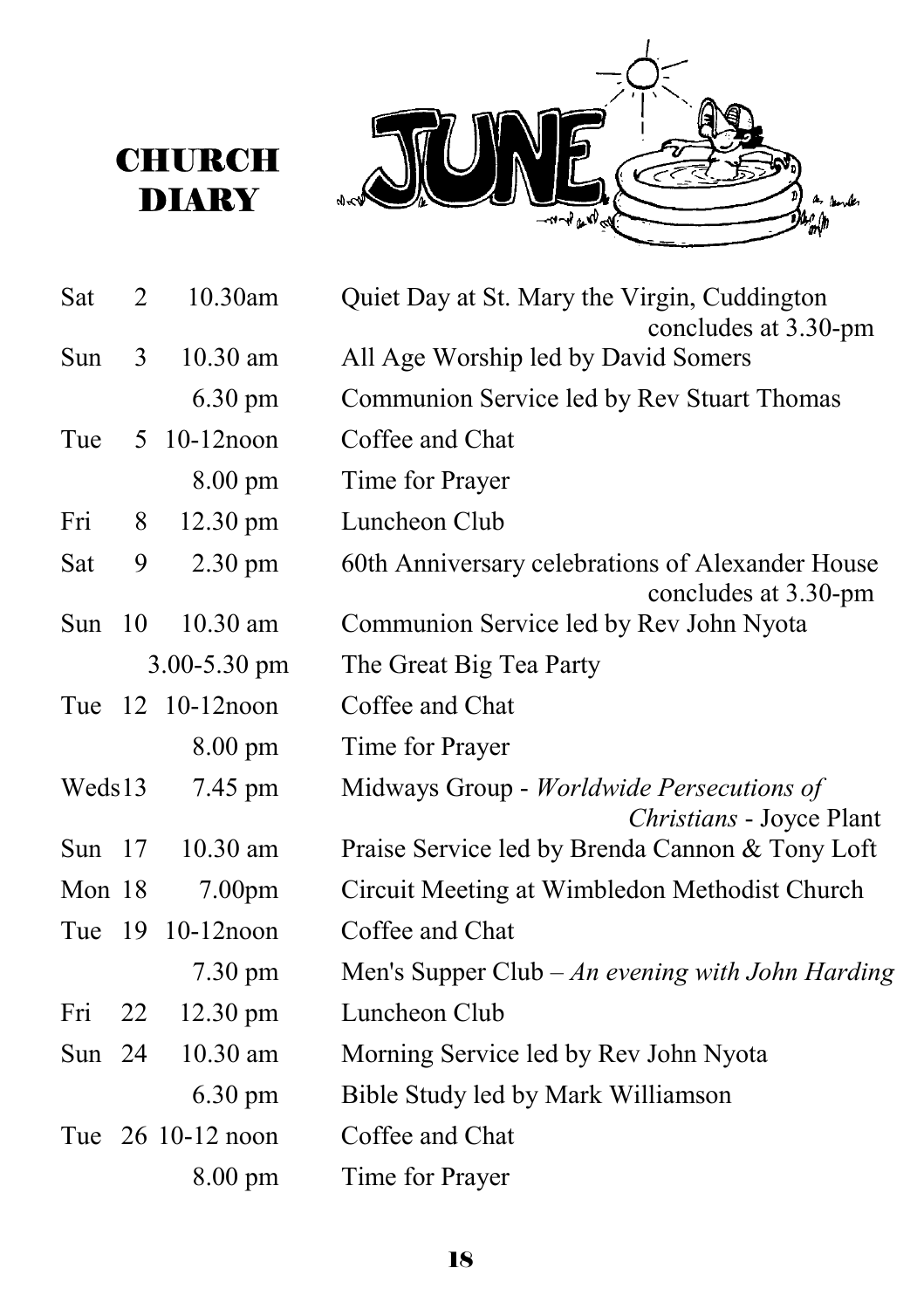| Weds27 | $10.30$ am | Morning Communion                  |  |  |  |  |
|--------|------------|------------------------------------|--|--|--|--|
|        | 7.45 pm    | Midways Group – Fish & Chip Supper |  |  |  |  |

*Please refer to the Website (www.martinway.org.uk) or Weekly Notice Sheet for any additional information* 

 $\leq$  0 >  $\leq$ 

We wish all of those why celebrate a birthday this month a very



Many of the world's leading tea-producing countries are home to large numbers of persecuted Christians. Open Doors are seeking to bring this information to the attention of the church in the UK and so increase support for our persecuted brothers and sisters. In Open doors week (2<sup>nd</sup>-10<sup>th</sup> June) they are hoping many supporters will want to get involved with their very first Great Big Tea Party.

Please come and join us for some Tea and Scones (or cake), by supporting this together we can raise funds for

**Open Doors Charity – serving persecuted Christians worldwide**

Abby Herring

\$\$\$\$\$\$\$\$\$\$\$\$\$\$\$